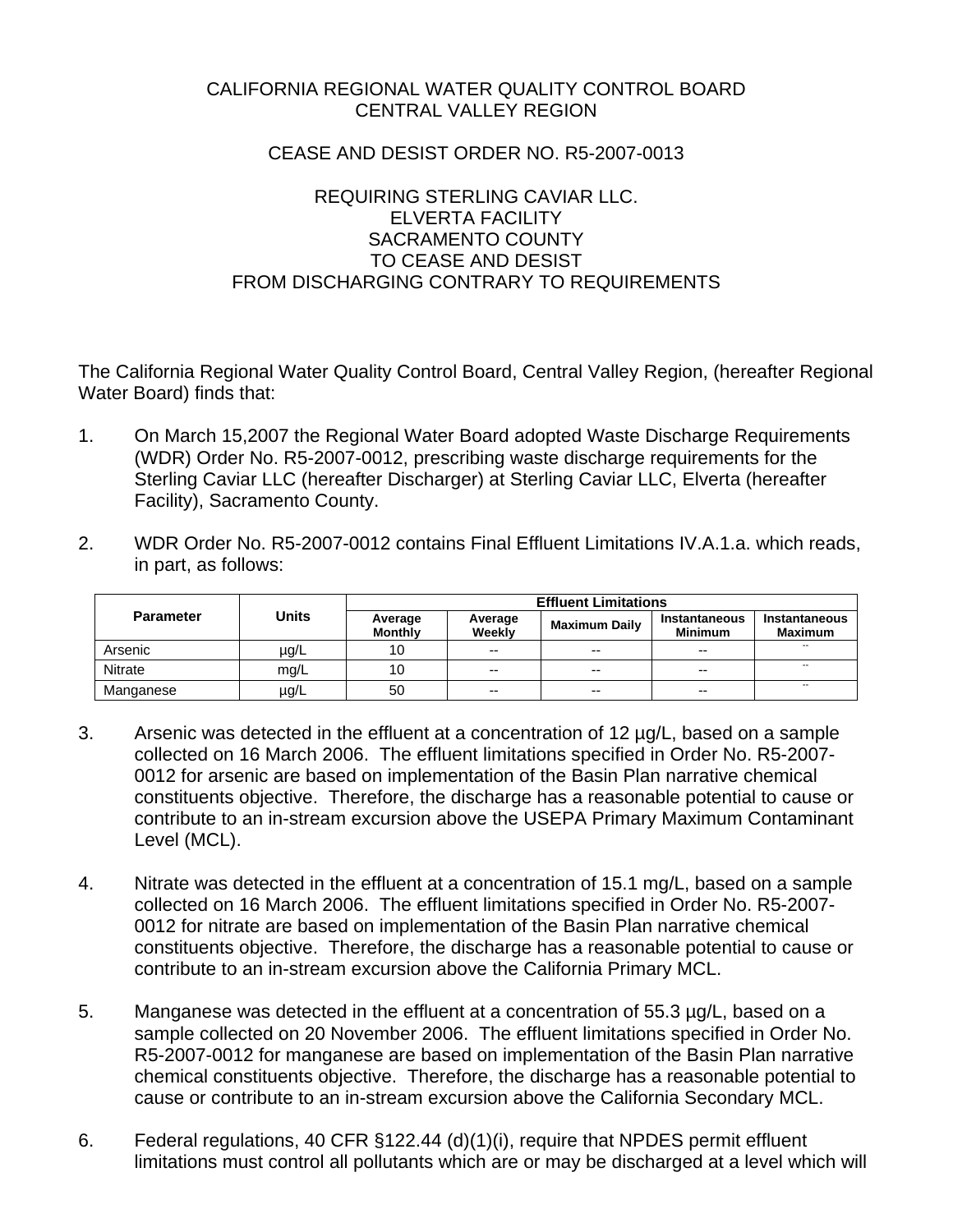cause or have the reasonable potential to cause or contribute to an in-stream excursion above any State water quality standard, including any narrative criteria for water quality. Beneficial uses, together with their corresponding water quality objectives or promulgated water quality criteria, can be defined per federal regulations as water quality standards.

- 7. Section 13301 of the California Water Code (CWC) states in part, "*When a regional board finds that a discharge of waste is taking place or threatening to take place in violation of requirements or discharge prohibitions prescribed by the regional board or the state board, the board may issue an order to cease and desist and direct that those persons not complying with the requirements or discharge prohibitions (a) comply forthwith, (b) comply in accordance with a time schedule set by the board, or (c) in the event of a threatened violation, take appropriate remedial or preventative action. In the event of an existing or threatened violation of waste discharge requirements in the operation of a community sewer system, cease and desist orders may restrict or prohibit the volume, type, or concentration of waste that might be added to such system by dischargers who did not discharge into the system prior to the issuance of the cease and desist order. Cease and desist orders may be issued directly by a board, after notice and hearing, or in accordance with the procedure set forth in Section 13302.*"
- 8. In accordance with CWC section 13385(j)(3), the Regional Water Board finds that, based upon results of effluent monitoring and statistically projected effluent concentrations, the Discharger is not able to consistently comply with the new effluent limitations for arsenic, manganese, and nitrate. These limitations are new requirements that became applicable to the Order after the effective date of adoption of the waste discharge requirements, and after July 1, 2000, for which new or modified control measures are necessary in order to comply with the limitations, and the new or modified control measures cannot be designed, installed, and put into operation within 30 calendar days.
- 9. Immediate compliance with the new effluent limitations for arsenic, manganese, and nitrate is not possible or practicable. The Clean Water Act and the California Water Code authorize time schedules for achieving compliance.
- 10. This Order provides time schedules for the Discharger to develop, submit, and implement methods of compliance, including utilizing pollution prevention activities or constructing necessary treatment facilities to meet these new effluent limitations.
- 11. CWC section 13385(h) and (i) require the Regional Water Board to impose mandatory minimum penalties upon dischargers that violate certain effluent limitations. CWC section 13385(j) exempts certain violations from the mandatory minimum penalties. CWC section 13385(j)(3) exempts the discharge from mandatory minimum penalties "*where the waste discharge is in compliance with either a cease and desist order issued pursuant to Section 13301 or a time schedule order issued pursuant to Section 13300, if all the [specified] requirements are met.*"
- 12. Compliance with this Order exempts the Discharger from mandatory penalties for violations of effluent limitations for arsenic, manganese, and nitrate only, in accordance with CWC section 13385(j)(3). CWC section 13385(j)(3) requires the Discharger to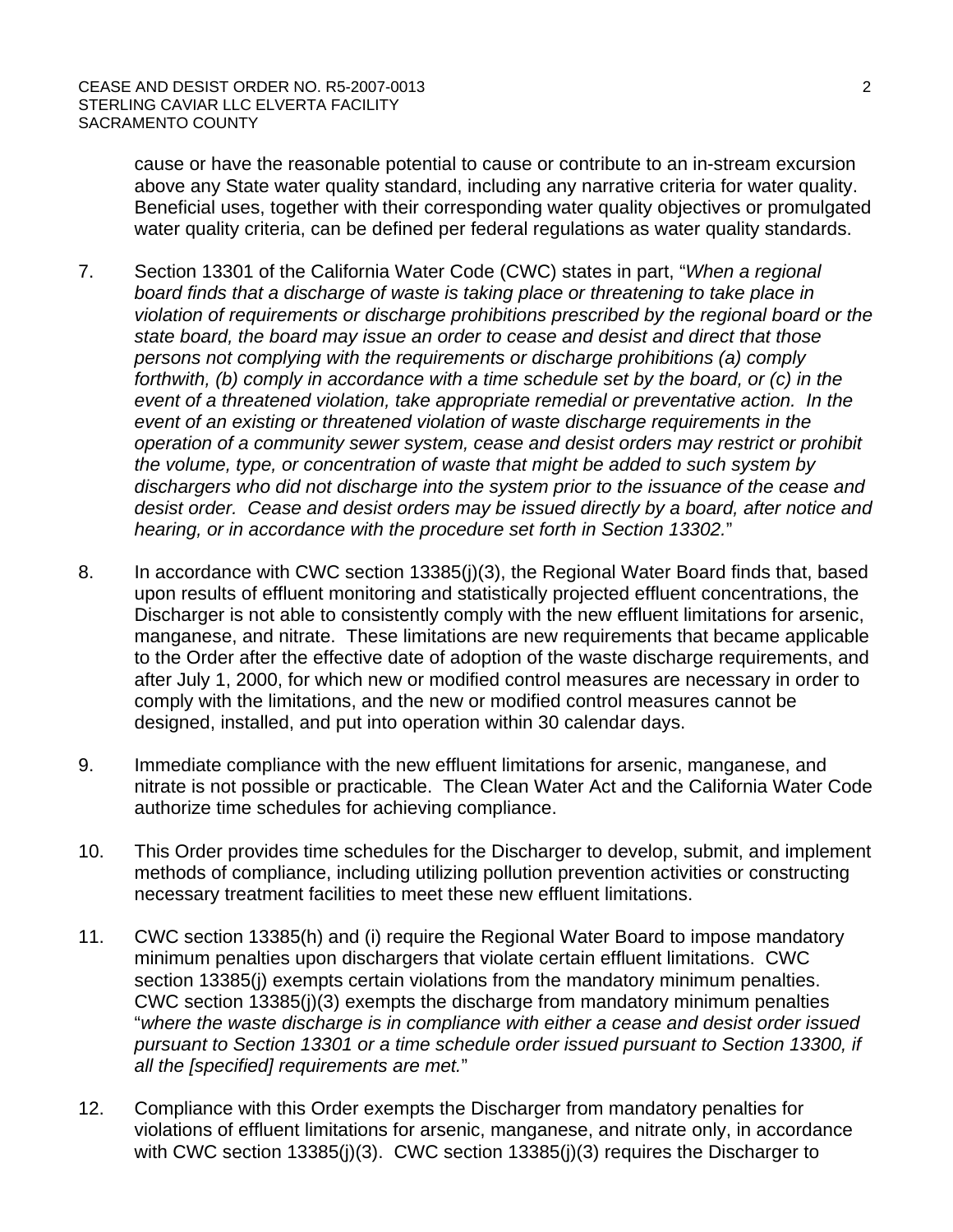prepare and implement a pollution prevention plan pursuant to section 13263.3 of the California Water Code. Therefore, a pollution prevention plan will be necessary for arsenic, manganese, and nitrate in order to effectively reduce the effluent concentrations by source control measures.

13. Since the time schedules for completion of action necessary to bring the waste discharge into compliance exceed 1 year, this Order includes interim requirements and dates for their achievement. The time schedules do not exceed 5 years.

The compliance time schedules in this Order include interim performance-based effluent limitations for arsenic, manganese, and nitrate. The interim effluent limitations consist of a maximum daily effluent concentration derived using sample data provided by the Discharger. In developing the interim limitations, when there are less than 10 sampling data points available, the *Technical Support Document for Water Quality- Based Toxics Control* ((EPA/505/2-90-001), TSD) recommends a coefficient of variation of 0.6 be utilized as representative of wastewater effluent sampling. The TSD recognizes that a minimum of 10 data points is necessary to conduct a valid statistical analysis. The multipliers contained in Table 5-2 of the TSD are used to determine a maximum daily limitation based on a long-term average objective. In this case, the long-term average objective is to maintain, at a minimum, the current plant performance level. Therefore, when there are less than ten sampling points for a constituent, interim limitations are based on 3.11 times the maximum observed effluent concentration to obtain the daily maximum interim limitation (TSD, Table 5 2).

- 14. The Regional Water Board finds that the Discharger can undertake source control measures to maintain compliance with the interim limitations included in this Order. Interim limitations are established when compliance with the final effluent limitations cannot be achieved by the existing discharge. Discharge of constituents in concentrations in excess of the final effluent limitations, but in compliance with the interim effluent limitations, can significantly degrade water quality and adversely affect the beneficial uses of the receiving stream on a long-term basis. The interim limitations, however, establish an enforceable ceiling concentration until compliance with the effluent limitation can be achieved.
- 15. On March 15, 2007, in Sacramento, California, after due notice to the Discharger and all other affected persons, the Regional Water Board conducted a public hearing at which evidence was received to consider a Cease and Desist Order under CWC section 13301 to establish a time schedule to achieve compliance with waste discharge requirements.
- 16. Any person adversely affected by this action of the Board may petition the State Water Resources Control Board to review this action. The petition must be received by the State Water Resources Control Board, Office of the Chief Counsel, P.O. Box 100, Sacramento, CA 95812-0100, within 30 days of the date on which this action was taken. Copies of the law and regulations applicable to filing petitions will be provided on request.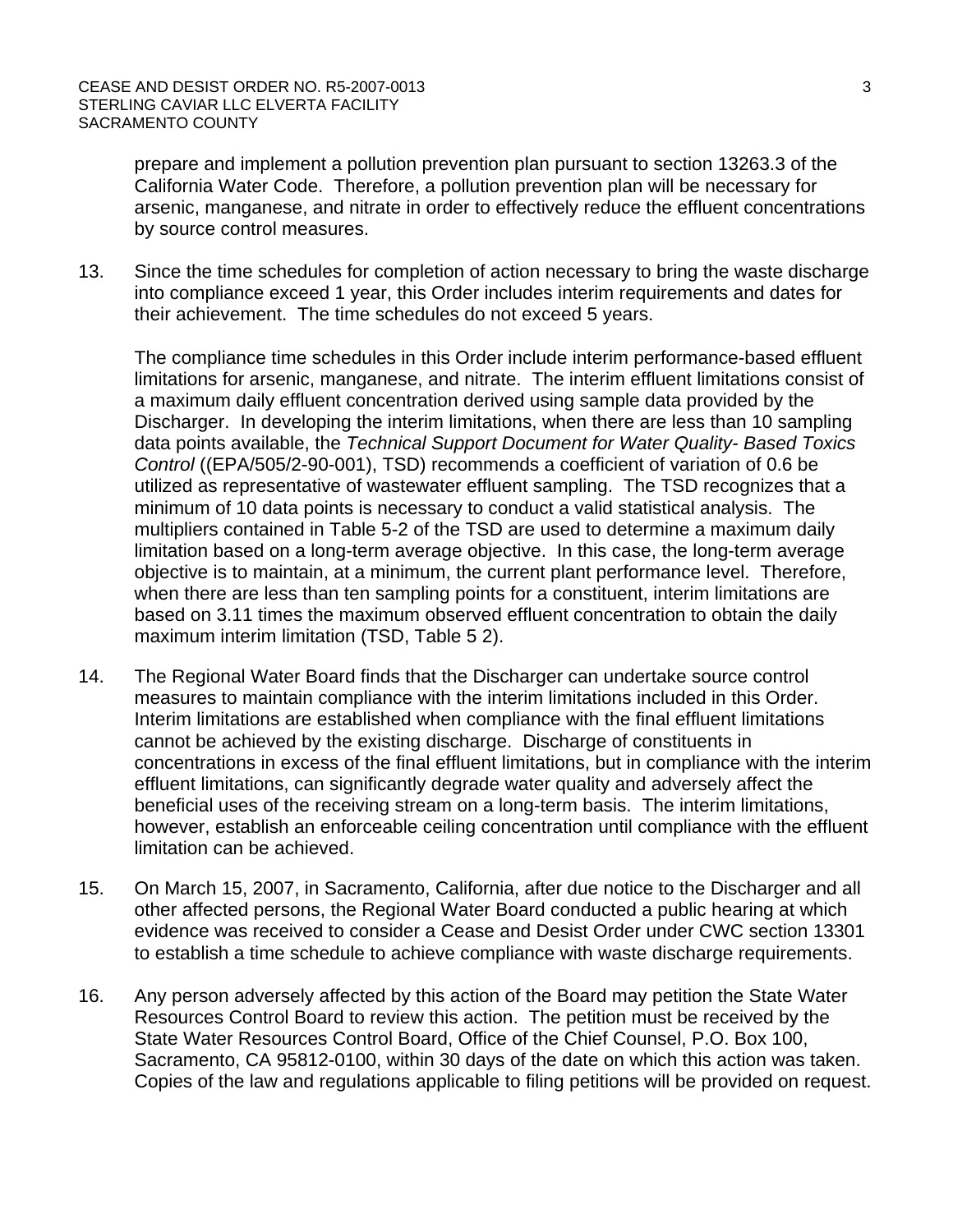## **IT IS HEREBY ORDERED THAT:**

1. The Discharger shall comply with the following time schedule to ensure compliance with the arsenic, manganese, and nitrate effluent limitations contained in WDR Order No. R5-2007-0012 as described in the above Findings:

| <b>Task</b>                                                               | Date Due                                                                      |  |
|---------------------------------------------------------------------------|-------------------------------------------------------------------------------|--|
| Submit Method of Compliance Workplan/Schedule                             | 1 September 2007                                                              |  |
| Submit Pollution Prevention plan (PPP) pursuant to CWC section 13263.3    | 1 March 2008                                                                  |  |
| Progress Reports <sup>1</sup>                                             | 1 June, annually, after<br>approval of<br>work plan until final<br>compliance |  |
| Full compliance with arsenic, manganese, and nitrate effluent limitations | 1 March 2012                                                                  |  |

1 The progress reports shall detail what steps have been implemented towards achieving compliance with waste discharge requirements, including studies, construction progress, evaluation of measures implemented, and recommendations for additional measures as necessary to achieve full compliance by the final date.

2. The following interim effluent limitations shall be effective immediately. The interim effluent limitations for arsenic, manganese, and nitrate shall be effective until **29 February 2012**, or when the Discharger is able to come into compliance, whichever is sooner.

| <b>Parameter</b> | <b>Maximum Daily</b><br><b>Effluent Limitation</b> |  |  |
|------------------|----------------------------------------------------|--|--|
| Arsenic (µg/L)   | 37                                                 |  |  |
| Nitrate (mg/L)   | 47                                                 |  |  |
| Manganese (µg/L) | 172                                                |  |  |

- 3. For the compliance schedules required by this Order, the Discharger shall submit to the Regional Water Board on or before each compliance report due date, the specified document or, if appropriate, a written report detailing compliance or noncompliance with the specific schedule date and task. If noncompliance is being reported, the reasons for such noncompliance shall be stated, and shall include an estimate of the date when the Discharger will be in compliance. The Discharger shall notify the Regional Water Board by letter when it returns to compliance with the time schedule.
- 4. If, in the opinion of the Executive Officer, Sterling Caviar, LLC fails to comply with the provisions of this Order, the Executive Officer may apply to the Attorney General for judicial enforcement. If compliance with these effluent limitations is not achieved by the Full Compliance date, the discharge would not be exempt from the mandatory minimum penalties for violation of certain effluent limitations.